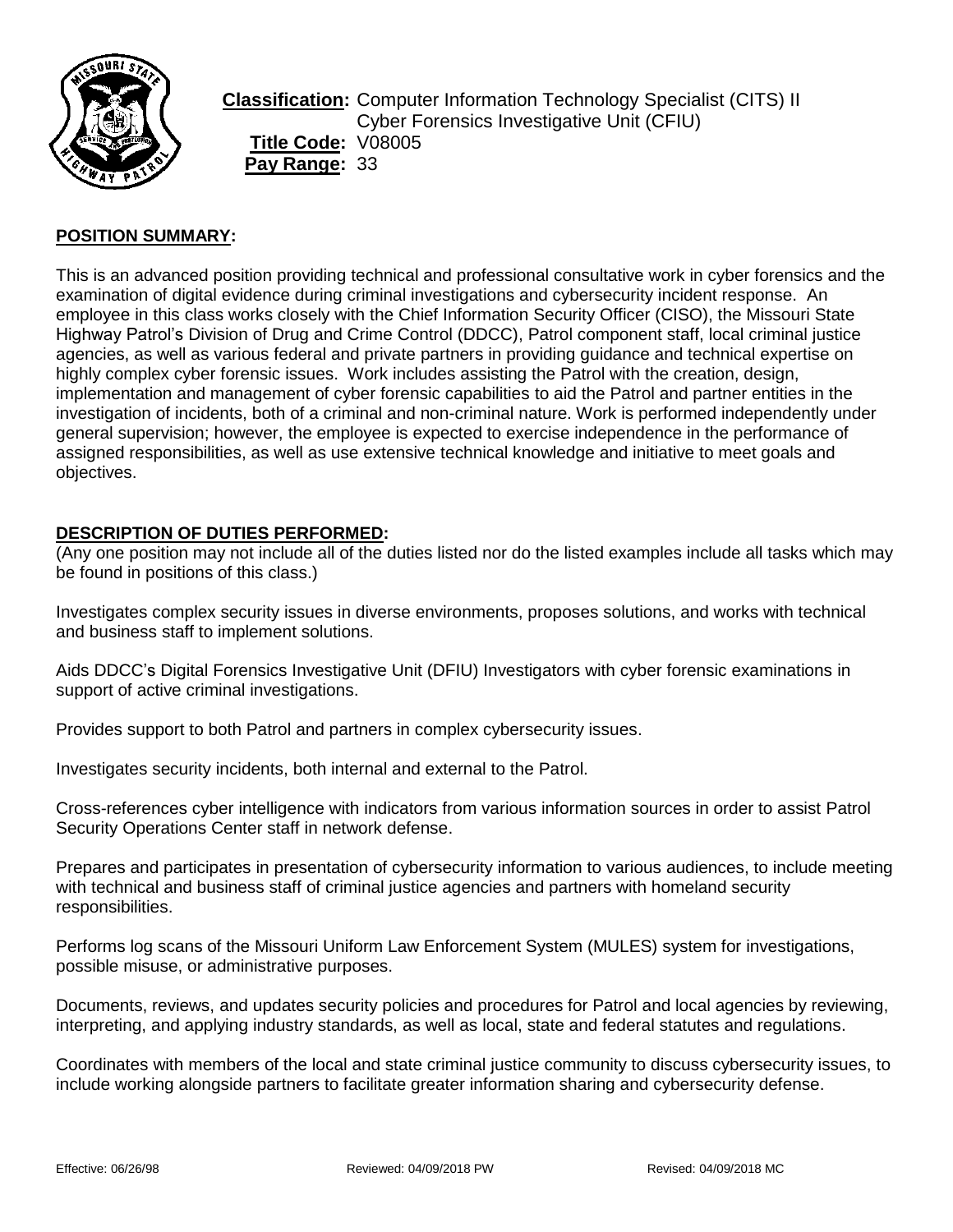# **Classification:** Computer Information Technology Specialist (CITS) II Cyber Forensics Investigative Unit (CFIU) **Title Code:** V08005 **Pay Range:** 33 **Page 2 Page 2 Page 2 Page 2 Page 2**

Researches and reviews security infrastructure hardware and/or software to provide situational awareness regarding cyber incidents/issues to law enforcement and other stakeholders.

Provides situational awareness briefings to Patrol staff regarding cyber incidents or issues.

Serves as the liaison with the intelligence community and participates in initiatives aimed at broadening the level of understanding of cyber threat actors on a local, national and international level.

Collects, evaluates and produces intelligence products in order to fulfill strategic intelligence questions related to cyber activity.

Develops, coordinates and facilitates the statewide Cyber Intelligence Liaison Officer program in order to increase intelligence sharing among law enforcement and homeland security partners.

Performs other related work as assigned.

### **REQUIRED KNOWLEDGE, SKILLS, AND ABILITIES:**

Comprehensive knowledge of the principles of intelligence operations, classifications, as well as rules and procedures concerning proper presentation and dissemination of intelligence products.

Thorough knowledge of the general operating principles and capabilities of computer hardware and software.

Thorough knowledge of the elements of cybercrime and threat indicators.

Thorough knowledge of advanced cyber forensics techniques, evidence preservation and courtroom testimony.

Considerable knowledge of computer security best practice standards.

Considerable knowledge of computer operating systems.

Considerable knowledge of data protection methods.

Working knowledge of computer networking protocols.

Working knowledge of national information sharing tools and techniques.

Working knowledge of agency's functions and their interrelationships.

Working knowledge of the principles of disaster recovery.

Working knowledge of continuing trends and developments in information technology and cybersecurity.

Working knowledge of various computer platforms.

Working knowledge of the information strategic planning process.

Working knowledge of the systems management process.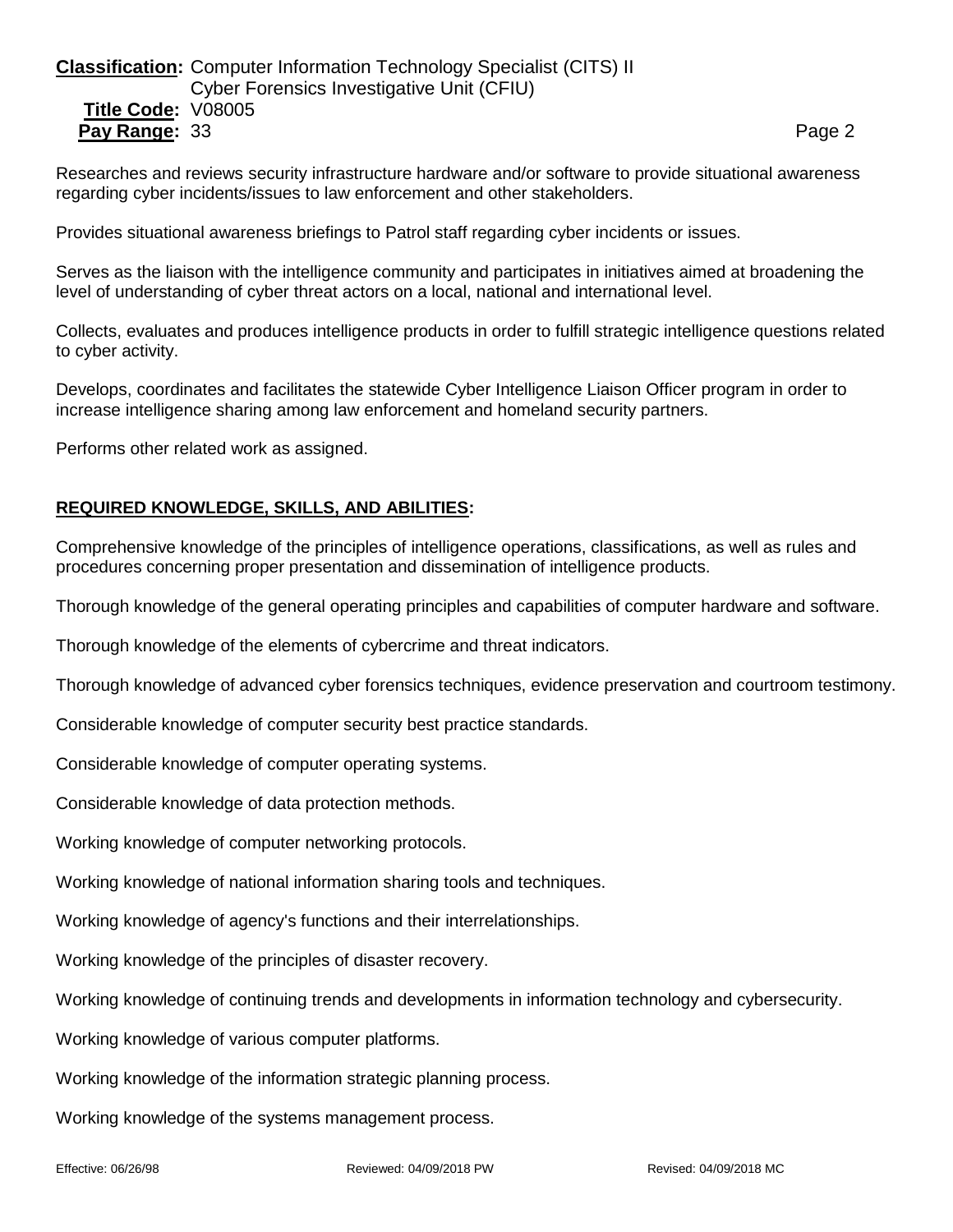## **Classification:** Computer Information Technology Specialist (CITS) II Cyber Forensics Investigative Unit (CFIU) **Title Code:** V08005 **Pay Range:** 33 **Page 3** Page 3

Possess good organizational skills.

Possess research and analytical skills.

Possess leadership skills necessary to mentor junior level employees.

Possess public speaking skills.

Possess writing skills.

Ability to utilize highly technical analytical tools.

Ability to prepare and interpret system configuration documentation.

Ability to prepare and maintain standards, policies, procedures, guidelines and technical manuals.

Ability to create and present materials for training programs.

Ability to train and assist less experienced personnel.

Ability to handle restricted and confidential information in a professional manner and maintain the information as such.

Ability to communicate in English clearly and concisely, both orally and in writing.

Ability to establish and maintain harmonious working relations with others.

Ability to maintain a clean and orderly work environment.

Ability to work with material that may be of a sexual nature relating to criminal activity (e.g., written material, photographs, and/or verbal language, etc.)

Ability to work hours as assigned.

#### **MINIMUM EXPERIENCE AND EDUCATION REQUIRED:**

(The following represents the minimum qualifications used to accept applicants, provided that equivalent substitution will be permitted in case of deficiencies in either experience or education.)

Possess a Bachelor's degree from an accredited four-year college or university in Information Security, Cybersecurity, Information Assurance, Information Systems, or related field; AND five years of experience in the areas of information security, such as security best practices, standards, legal requirements, privacy policy, networking, servers, end user support, databases, web and application development, and concepts vital to ensuring confidentiality, integrity and availability of protected data systems.

Preference may be given to those possessing a current certification(s) in Information Security and/or work experience in information security, information technology, MSHP Security Intelligence, and/or cyber/criminal intelligence/forensics.